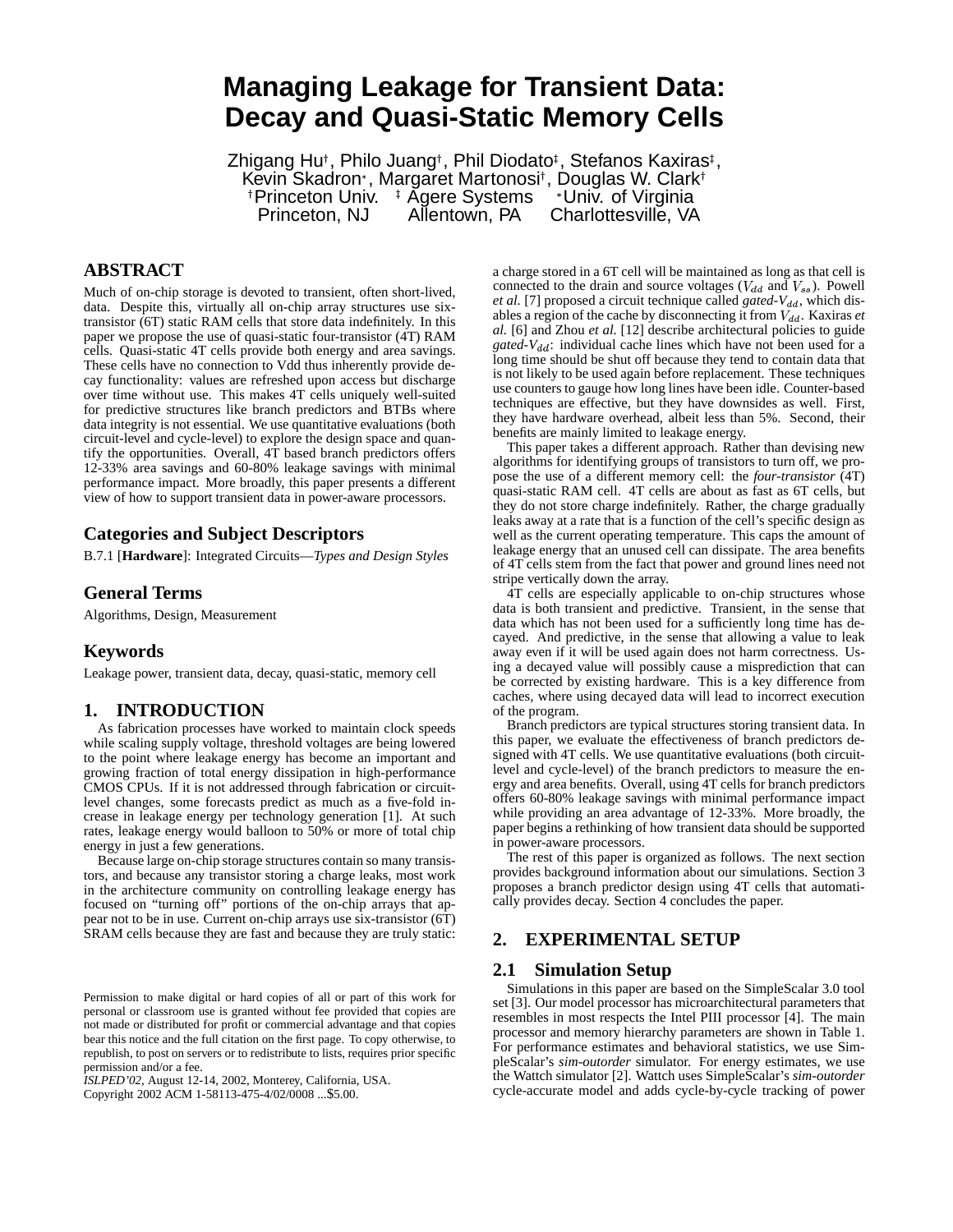| <b>Processor Core</b>     |                                   |  |  |  |
|---------------------------|-----------------------------------|--|--|--|
| <b>Instruction Window</b> | 40-RUU, 16-LSO                    |  |  |  |
| Issue width               | 4 instructions per cycle          |  |  |  |
| <b>Functional Units</b>   | 4 IntALU, 1 IntMult/Div.          |  |  |  |
|                           | 4 FPALU, 1 FPMult/Div,            |  |  |  |
|                           | 2 MemPorts                        |  |  |  |
| Memory Hierarchy          |                                   |  |  |  |
| L1 D-cache                | 16KB, 4way, 32B blocks, 3-cycle   |  |  |  |
| L1 I-cache                | 16KB, 4way, 32B blocks, 3-cycle   |  |  |  |
| L2                        | Unified, 256KB, 8-way LRU,        |  |  |  |
|                           | 32B blocks, 8-cycle latency, WB   |  |  |  |
| Memory                    | 100 cycles                        |  |  |  |
| <b>TLB</b> Size           | 128-entry, 30-cycle miss penalty  |  |  |  |
| <b>Branch Predictor</b>   |                                   |  |  |  |
| Branch predictor          | 16K-entry gshare, 12 bits history |  |  |  |
| Branch target buffer      | 2048-entry, 4-way                 |  |  |  |

**Table 1: Configuration of simulated processor.**

dissipation by estimating unit capacitances and activity factors.

We use spice-level tools from Celerity for detailed circuit simulations with a 25 pico-second resolution. The 6T and 4T RAM cells are taken from Agere Systems' cell libraries; no custom designs are assumed. 4T cells exist in these libraries because of their possible use as DRAM cells embedded onto a primarily-logic chip.

Process technology primarily determines leakage currents. We considered 3 Agere technologies shown in Table 2. With each successive generation, leakage increases exponentially. The leakage currents are shown for room temperature, 25C, and thus may underpredict the true leakage seen in running chips where the operating temperature is likely to be much higher. Figure 1 shows the leakage currents for varing temperatures for COM2 transistors. The exponential relation of leakage to temperature is evident in this figure. Our designs target an operational temperature of 85 C but we also discuss mechanisms to control 4T cells under very high temperature (125 C).

|                                 | COM3. |  |
|---------------------------------|-------|--|
| Feature Size (um)               |       |  |
| vdd '                           |       |  |
| Transistor Leakage Current (nA) |       |  |

**Table 2: Comparison of Agere COM2, COM3 and COM4 technologies. Leakage currents are for 25 C.**



**Figure 1: Transistor leakage current (nA) for varying temperatures for the COM2 process.**

#### **2.2 Benchmarks**

We evaluate our results using benchmarks from the SPEC CPU2000 suite [9]. The benchmarks are compiled and statically linked for the Alpha instruction set using the Compaq Alpha compiler with SPEC *peak* settings and include all linked libraries. For each program, we skip the first 1 billion instructions to avoid unrepresentative behavior at the beginning of the program's execution. We then simulate 500M (committed) instructions using the reference input set. Simulation is conducted using SimpleScalar's EIO traces to ensure reproducible results for each benchmark across multiple simulations.

# **3. BRANCH PREDICTOR DESIGN WITH QUASI-STATIC 4T RAM CELLS**

Quasi-static 4T memory cells are mainly considered as a means of implementing DRAM within a logic fabrication process [8, 10]. In traditional uses, the perceived drawback of the 4T cells is that they are dynamic and need refresh; but this characteristic is actually the key for an elegant decay design. In contrast to previous 6T leakage control strategies, we do not have to turn off power to 4T cells. Instead, we let inactive cells decay naturally, thus avoiding any overhead associated with turning power on and off. Because of their use as embedded DRAM in some designs, 4T cells are already present in many design libraries, including those used by Agere. We use the cells as they appear in the library.

In addition, branch predictor data are not architectural, meaning that if we unknowingly lose them only performance might suffer but not correctness. This leads to a clean design without any decay counter hardware. The drawback in accessing decayed data is a potential bad prediction. As long as this is a rare event we can eliminate all the decay counter hardware and get similar benefits as in a 6T decay predictor. 4T cells are also smaller than 6T cells, thus offering area advantages also.

#### **3.1 The Quasi-Static 4T Cell**

Basic 4T DRAM cells are well established and described in introductory VLSI textbooks [11]. 4T cells are similar to ordinary 6T cells but lack two transistors connected to Vdd that replenish the charge that is lost via leakage (Figure 2). Using exactly the same transistors as in an optimized 6T design the 4T cell requires only 2/3 of the area. 4T DRAM cells naturally decay over time (without the need to switch them off); once they lose their charge they leak very little since there is no connection to Vdd.



#### **Figure 2: Circuit diagrams of the 6T SRAM cell (left) and the 4T quasi-static RAM cell (right).**

Also importantly, 4T cells are automatically refreshed from the precharged bit lines whenever they are accessed. When a 4T cell is accessed, its internal high node is restored to high potential, refreshing the logical value stored in it; there is no need for a read-write cycle as in 1T DRAM. As the cell decays and leaks charge, the voltage difference of its internal nodes gradually drops to the point where the sense amplifiers cannot distinguish its logical value. Conservatively, this occurs when the node voltage differential drops below a threshold of the order of 100 mV (with 1.5V Vdd). Below this threshold we have a decayed state, where reading a 4T DRAM cell may produce a random value —not necessarily a zero. Over a long time the cell reaches a steady state where both the high node and the low node of the cell "float" at about 30mV.

4T cells possess two characteristics fitting for decay: they are refreshed upon access and decay over time if not accessed. In the rest of this section we discuss extensively the 4T decay design, including retention times and other considerations.

# **3.2 Retention Times In 4T Cells**

We define *retention time* to be the time from the last access to the time when the internal differential voltage of the cell drops below the detection threshold. Retention time depends on the leakage currents present in the 4T cell. Retention time is a critical parameter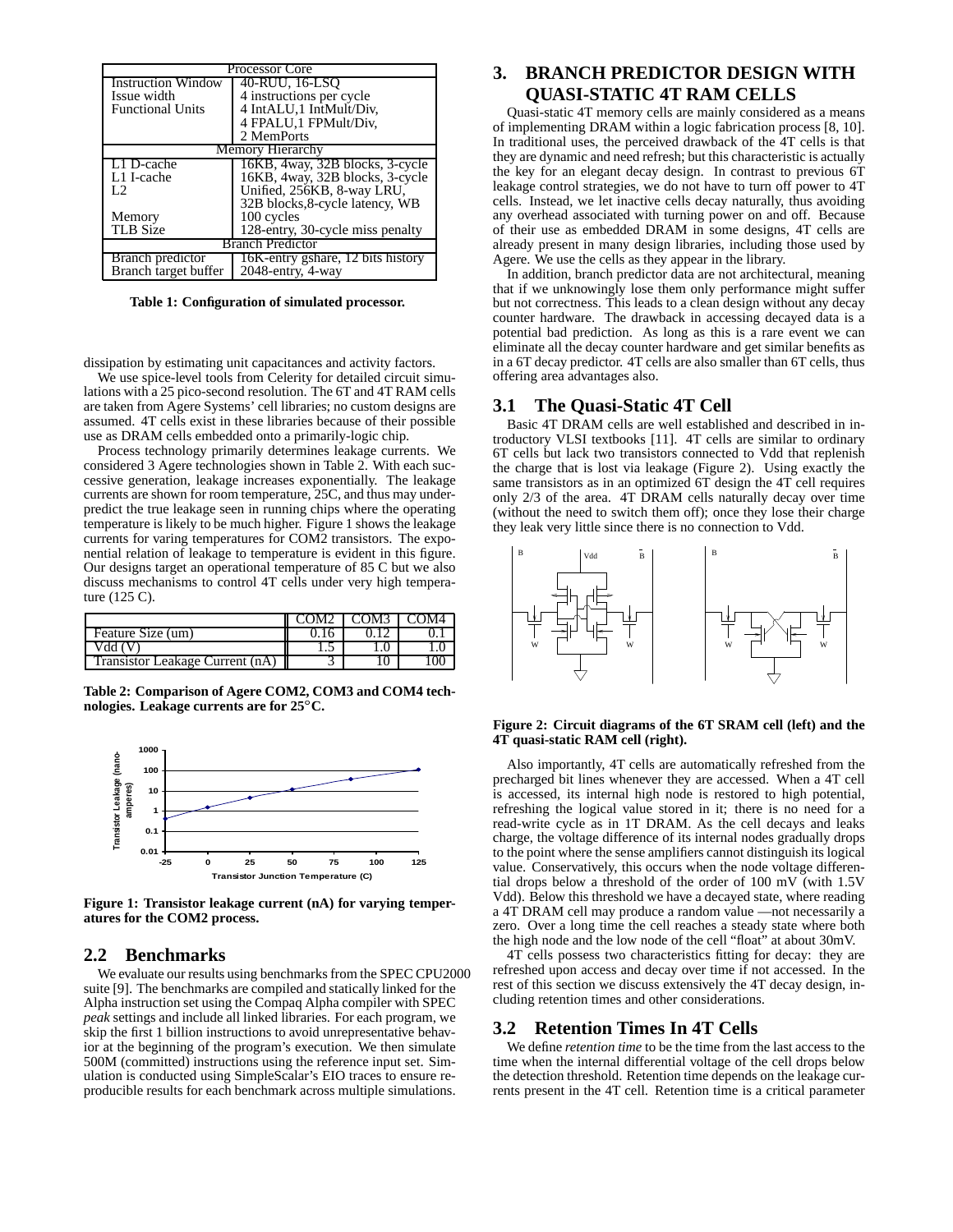for a 4T design because when implemented in 4T cells, decay techniques have the cell's retention time as their natural decay interval.

To study retention times for the 4T branch predictor we chose the Agere COM2 CMOS process for which we have accurate transistor models. Although our initial retention time numbers are for COM2, we feel they are accessible in COM3 and COM4 as well.

Retention time is affected by the characteristics of the transistors themselves. For example, doubling the channel length and the gate oxide thickness can extend the retention time by lowering leakage currents. In contrast to standard 4T transistors, we refer to these transistors as slow-decay transistors. The trade-off using slow-decay transistors is that the area advantage is reduced because RAM cells built upon these transistors are about 7/8 of the 6T cell.Table 3 compares the three cell types for their access time and cell area.

|                                     |      | standard Slow-decay |      |
|-------------------------------------|------|---------------------|------|
| access time(ps)                     |      | 565 II              | -490 |
| RAM cell area(relative) $\parallel$ | 0.66 | 0.88                |      |

**Table 3: Comparison of three cell types: standard 4T, slowdecay 4T and 6T cells**

Variations in temperature also result in large variations in retention times. Our designs target an operational temperature of 85 C (appropriate for example for mobile processors) but we also discuss mechanisms to protect performance in situations where very high temperature (125 C) does not allow for sufficiently large retention times. Later in this section, we discuss methods for controlling retention times in 4T cells.

|                   | standard 41 |      | slow-decay 41 |     |      |  |
|-------------------|-------------|------|---------------|-----|------|--|
|                   |             | 85C  | 125C          | 25C | -85C |  |
| Time(ns)<br>Ret i | 18K<br>Ш    | 1.7K | 10.56K        | 1M. | 2К   |  |

**Table 4: Retention times in nanoseconds for standard and slowdecay versions of 4T cells at different operating temperatures. For a 1GHz (1ns cycle time) processor, one can also consider these retention times as cycle counts.**

Based on these assumptions, we determined retention times for our technology through detailed transistor-level simulations. We simulated an access to a cell, followed by a long period in which the cell was left unread. During this time, leakage causes the cell's internal nodes to lose charge. Recall that the retention time is the duration between an access and the point at which the differential voltages of the 4T cells internal nodes lapsed to a value less than 100mV. We used 100mV as our criteria for the minimum voltage we would expect the sense amplifiers to distinguish. Reading a decayed cell produces a valid, though random, predictor value. (We model this randomness in our simulated results that follow, and we discuss the finer points of this issue later in this section.) Table 4 gives the cell retention times in nanoseconds for the COM2 technology.

#### **3.3 Locality Considerations**

Granularity is also relevant in the 4T design but here it stems from the way 4T cells are refreshed. Branch predictors are typically layout as a square, with each row having multiple neighboring predictors. In a squarified predictor, reading a row refreshes all the cells in a row because the wordline is asserted. (Segmented wordlines would allow more selective refresh but these designs are outside the scope of this paper.)

Retention time selection and locality granularity go together because large row granularity make the apparent rate of refresh much higher. Cells that would have decayed if left alone get refreshed coincidentally by nearby active cells. Thus 4T cells with short retention times may not lose data as quickly if the row size is long enough. In contrast, in a design with very fine row granularity

one would opt for 4T cells with very long retention times. Fine granularity leads to a very good decay ratio but the important cells must remain alive on their own (without the benefit of accidental refreshes) for considerable time.

#### **3.4 Results for 4T-based Branch Predictors**

We now examine the leakage and performance impact of branch predictor decay based on 4T structures. We considered a range of technologies, for this section, including COM2, COM3, and COM4. COM2 shows modest improvements with careful design, and future technologies improve significantly on this. We use slowdecay 4T cells in our design, both in the BTB and in the direction predictor. As for the overall configuration, we use a 16K-entry gshare configuration as in Table 1. We target an operational temperature of 85 C; this leaves us a decay interval of 57,200 cycles.



**Figure 3: Normalized execution time (Top) and misprediction rate (Bottom) of standard and 4T predictors. 4T predictors produce minimal performance losses.**



**Figure 4: Active ratio of a 4T based predictor.**

Figure 3 (top) shows the normalized execution time (in percentages) comparing conventional non-decaying 6T branch predictors and 4T based branch predictors. Note that the y-axis of the graph has a very limited range. From the graph, we see that execution time is virtually unchanged. That is, the performance impact of predicting branches based on decayed predictor entries is negligible. In fact, a few benchmarks actually improve slightly due to the random effects of reading decayed values. Furthermore, prediction accuracy (Figure 3, bottom) was also virtually unchanged. Over all the benchmarks, the overall prediction accuracy was down less than 0.5%. Figure 4 shows the active ratio of the direction counters. On average, we see a 15% active ratio, which directly translates into over 85% savings on leakage power over a traditional, non-decaying predictor.